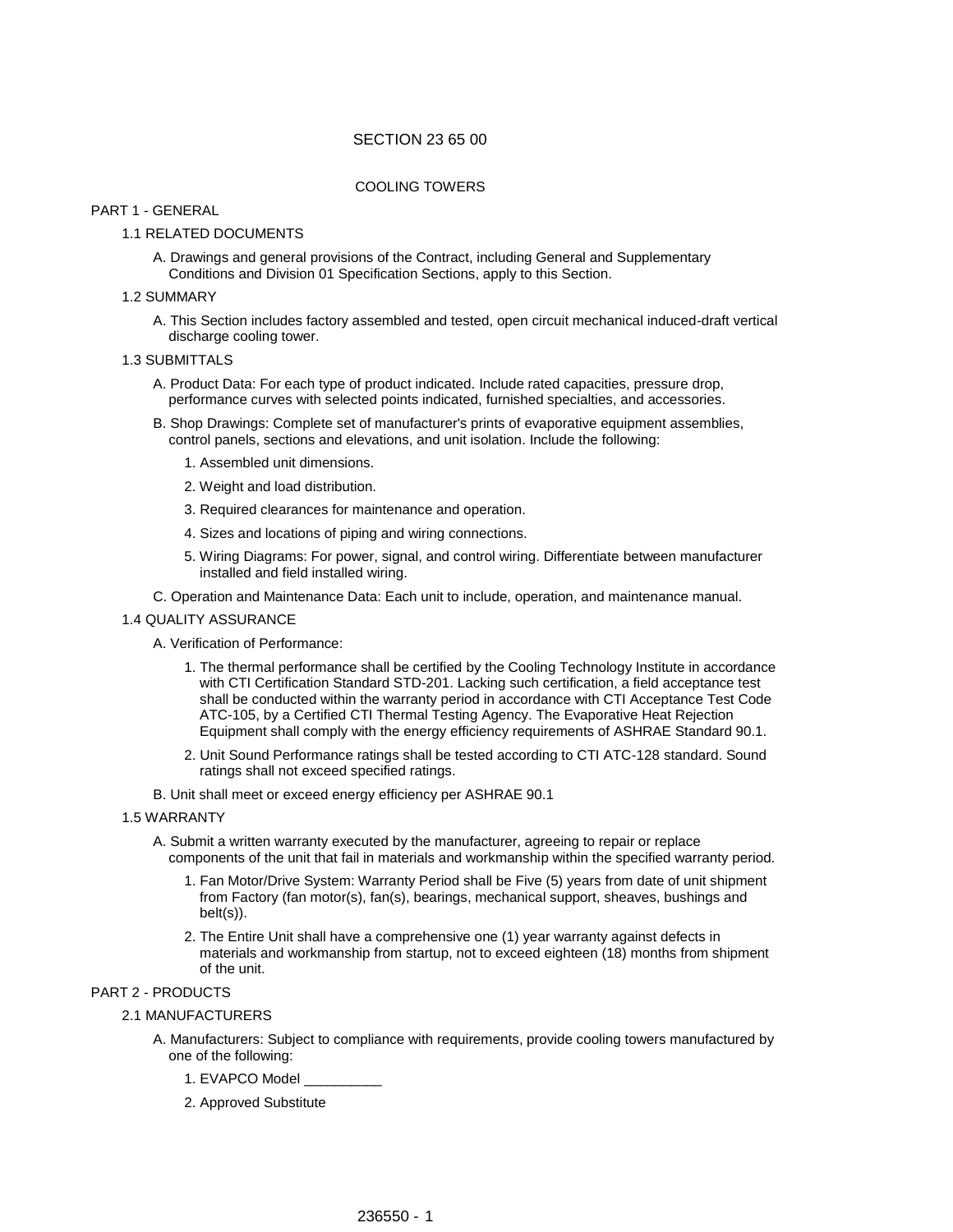## 2.2 THERMAL PERFORMANCE

A. Each unit shall be capable to cool \_\_\_\_\_GPM of water entering at \_\_\_\_\_\_° F leaving at \_\_\_\_\_\_ ° F at a design wet bulb of \_\_\_\_\_\_° F.

# 2.3 IBC COMPLIANCE

A. The unit structure shall be designed, analyzed, and constructed in accordance with the latest edition of International Building Code (IBC) for:  $IP =$  \_\_\_\_\_, SDS = \_\_\_\_, P = \_\_\_\_\_ psf.

### 2.4 COMPONENTS

A. Description: Factory assembled and tested, induced draft counter flow cooling tower complete with fan, fill, louvers, accessories and rigging supports

## B. Materials of Construction

- 1. All cold water basin components including vertical supports, air inlet louver frames and panels up to rigging seam shall be constructed of heavy gauge mill hot-dip galvanized steel.
- 2. Upper Casing, channels and angle supports shall be constructed of heavy gauge mill hot-dip galvanized steel. Fan cowl and guard shall be constructed of galvanized steel. All galvanized steel shall be coated with a minimum of 2.35 ounces of zinc per square foot of area (G-235 Hot-Dip Galvanized Steel designation). During fabrication, all galvanized steel panel edges shall be coated with a 95% pure zinc-rich compound.

### C. Fan(s):

- 1. Fan(s) shall be high efficiency axial propeller type, using a high strength die cast aluminum hub and fiberglass reinforced polypropylene (PPG) wide chord blades. Each fan shall be statically balanced and installed in a closely fitted cowl with venturi air inlet for maximum fan efficiency.
- D. Drift Eliminators
	- 1. Drift eliminators shall be constructed entirely of Polyvinyl Chloride (PVC) in easily handled sections. Design shall incorporate three changes in air direction and limit the water carryover to a maximum of 0.001% of the recirculating water rate.
- E. Water Distribution System
	- 1. Spray nozzles shall be precision molded ABS, large orifice nozzles utilizing fluidic technology for superior water distribution over the fill media. Nozzles shall be designed to minimize water distribution system maintenance. Spray header and branches shall be Schedule 40 Polyvinyl Chloride (PVC) for corrosion resistance with a steel connection to attach external piping.
- F. Heat Transfer Media
	- 1. Fill media shall be constructed of Polyvinyl Chloride (PVC) of cross-fluted design and suitable for inlet water temperatures up to 130° F. The bonded block fill shall be bottom supported and suitable as an internal working platform. Fill shall be self-extinguishing, have a flame spread of 5 under A.S.T.M. designation E-84-81a, and shall be resistant to rot, decay and biological attack.
- G. Air Inlet Louvers
	- 1. The air inlet louver screens shall be constructed from UV inhibited polyvinyl chloride (PVC) and incorporate a framed interlocking design that allows for easy removal of louver screens for access to the entire basin area for maintenance. The louver screens shall have a minimum of two changes in air direction and shall be of a non-planar design to prevent splash-out and block direct sunlight & debris from entering the basin.
- H. Make up Float Valve Assembly
	- 1. Make up float assembly shall be a mechanical brass valve with an adjustable plastic float.
- I. Pan Strainer
	- 1. Pan Strainer(s) shall be all Type 304 Stainless Steel construction with large area removable perforated screens.

## 2.5 MOTORS AND DRIVES

A. General requirements for motors are specified in Division 23 Section "Motors"